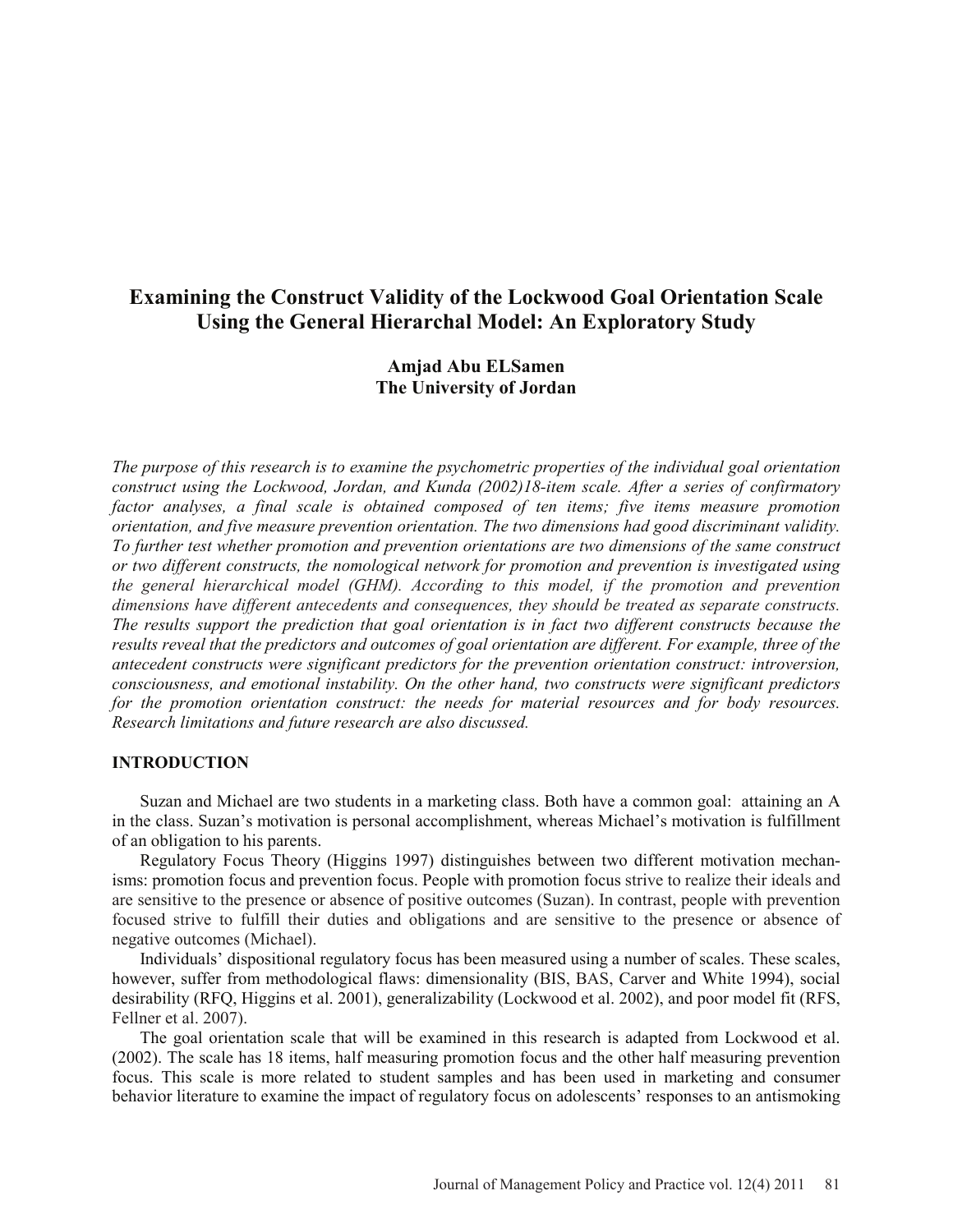advertising campaign (Zhao and Pechmann 2007). Additionally, the objective in this research is to determine the strength of individuals' goal orientation (whether they are dominant in promotion or prevention) rather than simply measuring goal orientation. In pursuing this objective, Lockwood et al. (2002) used the difference scores between the promotion and prevention focus values.

 Although the Lockwood et al. (2002) goal orientation scale was used in the marketing literature (Zhao and Pechmann 2007), the psychometric properties of this scale have not been tested. It is essential to test whether promotion and prevention orientations are two dimensions of the same construct (goal orientation as specified by Lockwood et al., 2002) or in fact two different constructs. To that end, the nomological network for promotion and prevention will be investigated. In this research, the general hierarchical model (GHM) (Mowen and Voss 2008) is used as a framework for examining the structure of the individual goal orientation scale. This framework minimizes the problems that occur in the scale development process: (a) defining the construct, (b) drawing items from multiple domains, (c) identifying dimensions, and (d) showing nomological validity. If the promotion and prevention dimensions have different antecedents and consequences, they should be treated as separate constructs (Mowen and Voss 2008).

 To sum up, this research examines the dimensionality and the discriminant validity of the goal orientation construct scale in the context of a car insurance purchase. A warranty is a type of insurance based financial service that ostensibly reduces the financial risk of a purchase. The warranty industry is very large. Excluding the auto industry component, one estimate placed it at over \$15 billion (Mouldry and Sebastian 2004). In 2008, warranty claims in the auto industry were estimated to be \$13.1 billion (Warranty Week 2008), which represents a fraction of the total revenues collected from auto warranty buyers. As suggested by the sheer size of the industry, warranties impact consumer perceptions and behavior. For example, researchers have found that the presence of a warranty influences consumer evaluations of product quality and reliability (Weiner et al, 1986; Price and Dawar, 2002), and product risk (Shimp and Bearden, 1982).

 The objectives are to (1) test whether promotion and prevention orientations are two dimensions of a single construct or two separate constructs, and (2) to determine the nomological network of the goal orientation construct. This paper is organized as follows. First, we present a comprehensive review of the goal orientation literature, followed by a discussion of the GHM. Next, we describe the survey design, the measures, procedure, and data analysis. Finally, the findings, research limitations, and future research are presented.

#### **LITERATURE REVIEW**

 Individuals' dispositional regulatory focus is measured using a number of scales. Carver and White (1994) developed the behavioral inhibition, behavioral activation (BIS, BAS) scale. The BIS is sensitive to signals of punishment and inhibits behaviors that may lead to negative or painful outcomes. In contrast, the BAS is sensitive to signals of rewards and increase persons' movement toward goals. The final scale is comprised of four factors: a unidimensional BIS scale and three BAS related scales (BAS reward responsiveness, BAS drive, and BAS fun-seeking). The validity and generalizability of the four-factor model of this scale is established by Leone et al. (2001). Dholakia et al.(2006) recently used the BIS/ BAS scale to examine the role of regulatory focus in the experience and control of desire in a situation of temptation. The results demonstrate that consumers with a promotion focus not only experience desire to a greater intensity but are also able to more effectively resist such desires than are prevention-focused consumers. Despite these findings, the BIS and BAS scales appear to be a mix of other personality scales. For example, the fun-seeking scale could be explained by the need-for-arousal scale and the BAS scale could be explained by the impulsiveness scale.

 The Regulatory Focus Questionnaire (RFQ) developed by Higgins et al. (2001) relates items to situations experienced in the past, partly even in childhood (e.g., Did you get on your parents' nerves often when you were growing up?). People are classified as promotion- or prevention-focused according to a median split on the difference between the RFQ promotion scale and the RFQ prevention scale.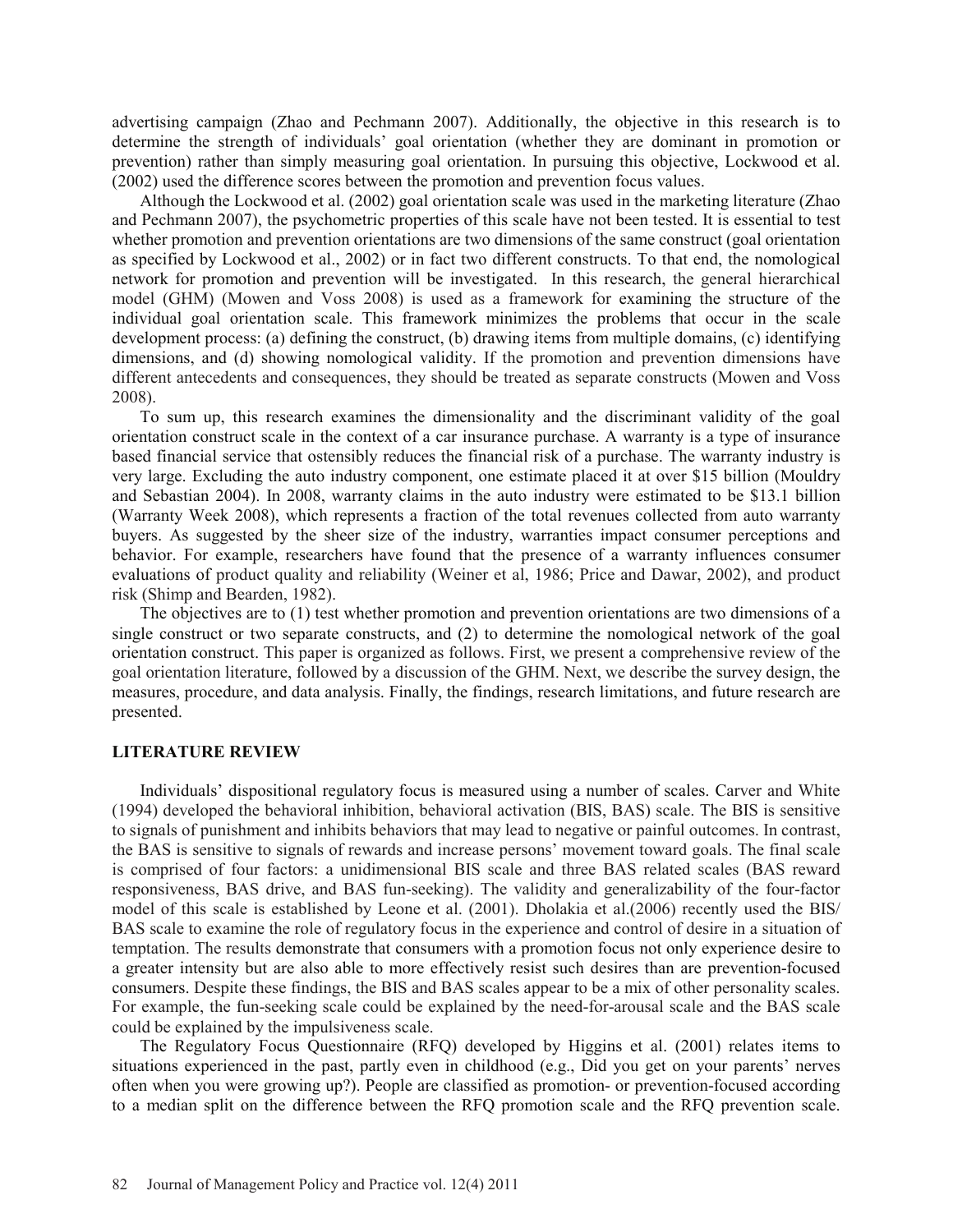Herzenstein, Posavac, and Brakus (2007) adopt the RFQ scale in exploring how consumers' selfregulation affects the likelihood of their adopting new products. Across three studies, the authors find that prevention-focused consumers react to new products differently from promotion-focused consumers as the ownership of new high-tech products is higher among promotion-focused consumers. Herzenstein et al. (2007) find support for their predictions, but answers might be less precise because the items relate to events often taking place many years earlier, which is intended to reduce the tendency to give socially desirable responses. Lockwood et al. (2002) examine the impact of role models on motivation by developing an instrument that relates the items to current attitudes, actions, and habits (e.g., I typically focus on the success I hope to achieve in the future). Across three studies, individuals are found to be motivated by role models who encourage strategies that fit their regulatory concerns. More specifically, promotion-focused individuals are most inspired by positive role models who highlight strategies for achieving success. On the other hand, prevention-oriented individuals are most inspired by negative role models who highlight strategies for avoiding failure. Given the wording of some of the items in this scale (e.g., My major goal in school right now is to achieve my academic ambition), this questionnaire can only be used in a context relating to initial and continuing education.

 Zhao and Pechmann (2007) examine the impact of individuals' regulatory focus as measured by the Lockwood et al. scale on adolescents' responses to an antismoking advertising campaign. Across two studies, the authors find that the impact of ad messages can be enhanced by aligning the message's regulatory focus and the message's frame to viewers' regulatory focus. More specifically, for promotionfocused adolescents, a promotion-focused message that is framed positively is the most effective at persuading them not to smoke. For prevention-focused adolescents, on the other hand, a preventionfocused message that is framed negatively is the most effective.

 Shah, Higgins, and Friedman (1998) develop the Regulatory Strength Measure (RSM), which is administered exclusively by computer and is intended to measure the strength of promotion and prevention orientation. It measures the time people require to type in their own *ideals* and *thoughts* and to rate them; based on this data, conclusions are drawn about the importance and strength of their promotion or prevention orientation. The shortcoming of this scale is that it can be administered only under extremely controlled conditions (e.g., in the laboratory) and is therefore unsuitable for online studies, for example.

 Fellner et al. (2007) recently presented the Regulatory Focus Scale (RFS), an instrument comprised of ten items to record promotion orientation and prevention orientation. In generating these items, the authors attempt to reflect the core statements of Higgins' (1997) regulatory focus theory by wording the items in a way that depicts the importance of the individual's own ideals and obligations (e.g., I often think about what other people expect of me). The confirmatory factor analysis (CFA) shows a four-factor model with one item cross-loading and four correlated error terms, which poorly satisfies the requirements of a good model fit.

 To summarize, a number of scales have been used to measure individuals' goal orientation. In this research, the objective is to examine the properties of the goal orientation scale developed by Lockwood et al (2002). This scale is well cited in the marketing literature, however, unlike other scales (i.e. RFQ, BIS/BAS); the properties of this scale have not been tested yet. Moreover, as noted previously, this scale suffers from a conceptual problem as well, as some of its items are only pertaining to educational contexts. It should be noted here that the objective of this study is exploratory, thus, our intention does not go beyond explaining how this scale is behaving. In this research, the psychometric properties and the structure of the goal orientation scale are examined here using the GHM framework (Mowen and Voss 2008).

#### **General Hierarchical Model (GHM)**

 The 3M Model (Mowen 2000) will be employed as the theoretical foundation for investigating the antecedents and consequences of goal orientation. Because the 3M Model has been discussed previously in the literature (Licata, Mowen, and Brown 2003; Mowen 2004; Mowen and Sujan 2005), it will be only briefly described here.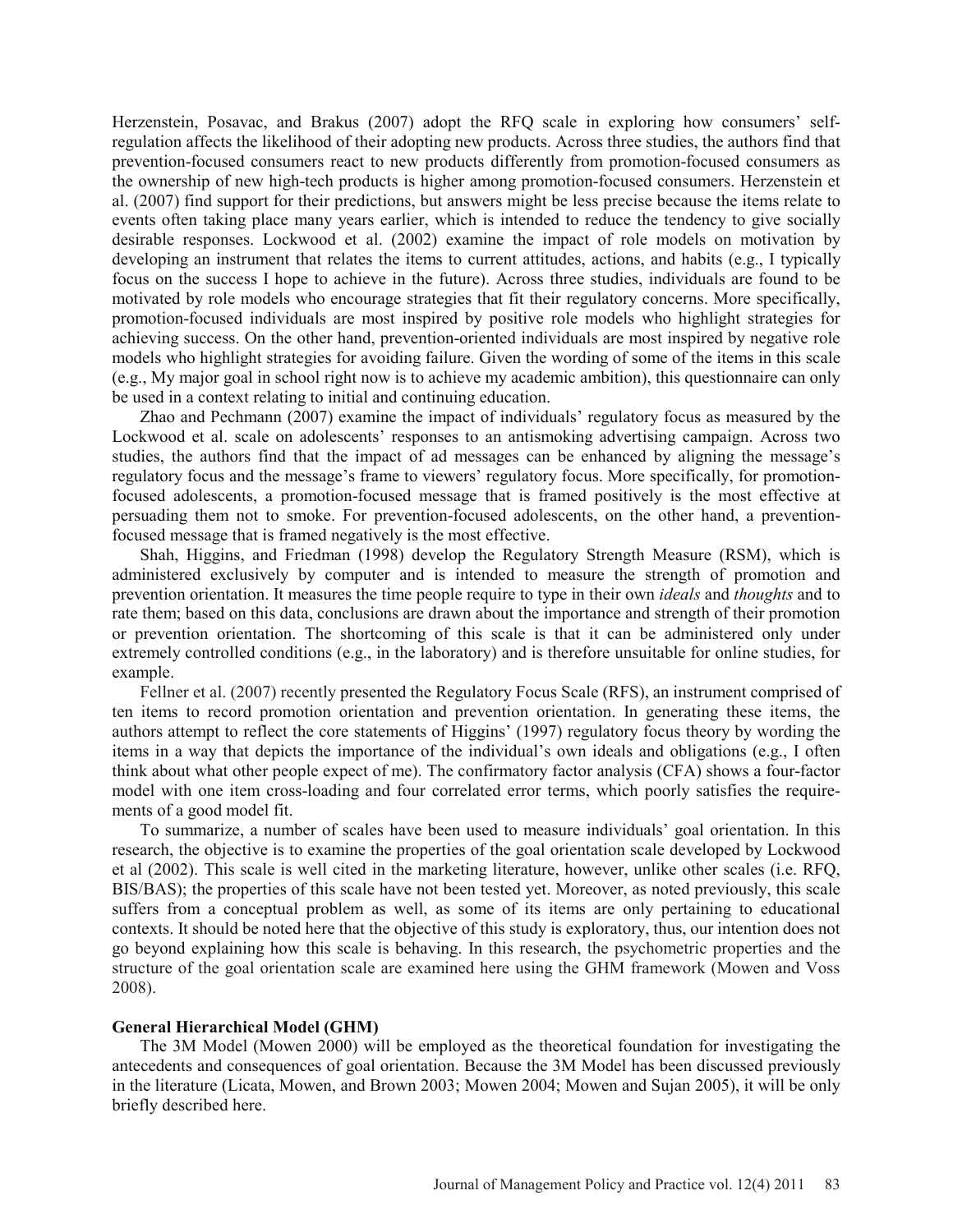As a general model of motivation and personality, the 3M Model has been employed to investigate not only consumer behavior (e.g. superstition, Mowen and Carlson 2003; competitiveness, Mowen 2004; and volunteerism, Mowen and Sujan 2005), but also service employee performance (Brown et al. 2002; Licata et al. 2003). The 3M Model integrates control theory, evolutionary psychology principles, and elements of hierarchical trait theories. The result is an integrated account of how personality interacts with situations to influence feelings, thoughts, and behaviors. In the model, elemental traits, compound traits, situational traits, and category-specific surface traits are arranged in a hierarchy and serve as a frame of reference for evaluating outcomes. When outcomes, or expected outcomes, diverge from the trait reference points, individuals are motivated to change their patterns of behavior so that it is consistent with the underlying disposition.

 According to the 3M Model, elemental traits arise from genetics and early learning history. Residing at the highest abstraction level and cross-situational in nature, they represent the most basic components of the personality-motivational structure of the individual. Five of the eight elemental traits were derived from Saucier's (1994) version of the Five-Factor Model of Personality. These five traits are: openness to experience, conscientiousness, extroversion (measured as introversion), agreeableness, and emotional instability. Using an evolutionary psychology perspective, three additional elemental traits were proposed: the need for body resources, the need for material resources, and arousal. In a series of five studies, the proposed structure of the elemental traits was supported by confirmatory factor analysis (Mowen 2000) and replicated by Licata et al. (2003). Each of the eight elemental traits is investigated in the present research either as a control variable or as a hypothesized antecedent of goal orientation.

 At the third level in the hierarchy are compound traits. They are defined as cross-situational, enduring dispositions that result from culture, subculture, the learning history of the individual, and the effects of combinations of elemental traits. We place goal orientation at this level.

 At second level in the hierarchy are situational traits, which result from the effects of elemental traits, compound traits, and the press of the general situational context in which behavior occurs.

 Mowen and Voss (2008) propose a general hierarchical model (GHM) that provides an organizational structure for placing many of the individual difference constructs used in marketing and consumer behavior. Three principles derived from the GHM have been suggested to solve some of the problems in current scale development paradigms. These principles are: (1) the hierarchical net principle, (2) the dimensionality principle, and (3) the item-matching principle. What follows is a discussion of the structure of goal orientation using the GHM framework.

#### *Principle 1: The Hierarchical Net Principle*

 The goal orientation trait is proposed to be at the third level of a respondent hierarchy. By definition, goal orientation reflects a disposition to act or behave either toward or away from an end state. This disposition, however, does not change and is not influenced by situational factors. Therefore, goal orientation is proposed to result from the effects of subsets of elemental traits on the fourth level of the respondent hierarchy.

 It is anticipated that value consciousness and financial conservatism are on the second level of the respondent hierarchy, and the propensity to buy a warranty is an outcome. Mowen (2000) placed the value-consciousness trait at the situational level when examining bargaining proneness, as people express a disposition to be value conscious within the general purchase situation. Moreover, in the previously mentioned study, Chernev (2004) found that different goal orientations lead to different loss aversions when asking the respondents to choose between two financial plans with varying levels of return. Therefore, it is anticipated that individuals with different goal orientations will exhibit different value consciousness and financial conservatism traits. The proposed model is presented in Figure 1.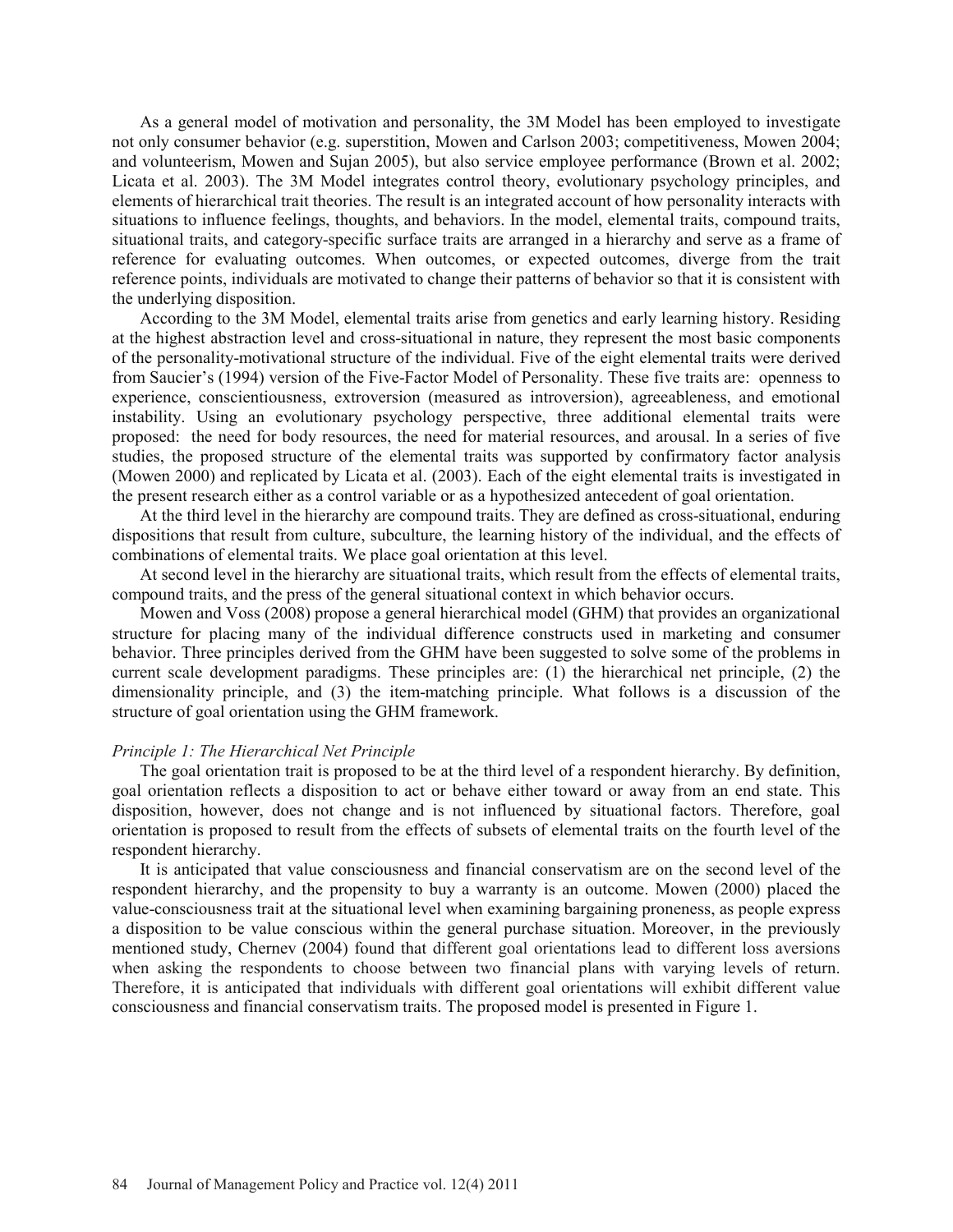# **FIGURE 1 THE GENERAL HIERARCHICAL MODEL**



### *Principle 2: The Dimensionality Principle*

 Examining the dimensionality principle is important for determining whether promotion focus and prevention focus are two underlying dimensions of goal orientation or two separate constructs. If promotion and prevention focus have similar antecedents and consequences, they should be specified as two dimensions of an underlying construct.

### *Principle 3: Item-Matching Principle*

 This study examines whether the items tapping promotion and prevention focus are within the same level in the GHM. According to Mowen and Voss (2008), the item-matching principle is important because items from two different constructs at the same level in the hierarchy should not be combined to form a single measure. Moreover, Mowen and Voss (2008) recommend using scales that have four to eight items. However, the goal orientation scale developed by Lockwood et al. (2002) has 18 items, nine of which measure a promotion focus and the other nine a prevention focus, which violates the itemnumber corollary principle.

# **RESEARCH METHODOLOGY**

 Building on the GHM recently proposed by Mowen and Voss (2008), it is proposed that the elemental traits of personality developed by Mowen (2000) are at the fourth level of the respondent hierarchy. It is hypothesized that both promotion and prevention focuses are placed at the third level. At the second level of the respondent hierarchy, value consciousness and financial conservatism are expected to predict individual likelihood to buy a warranty.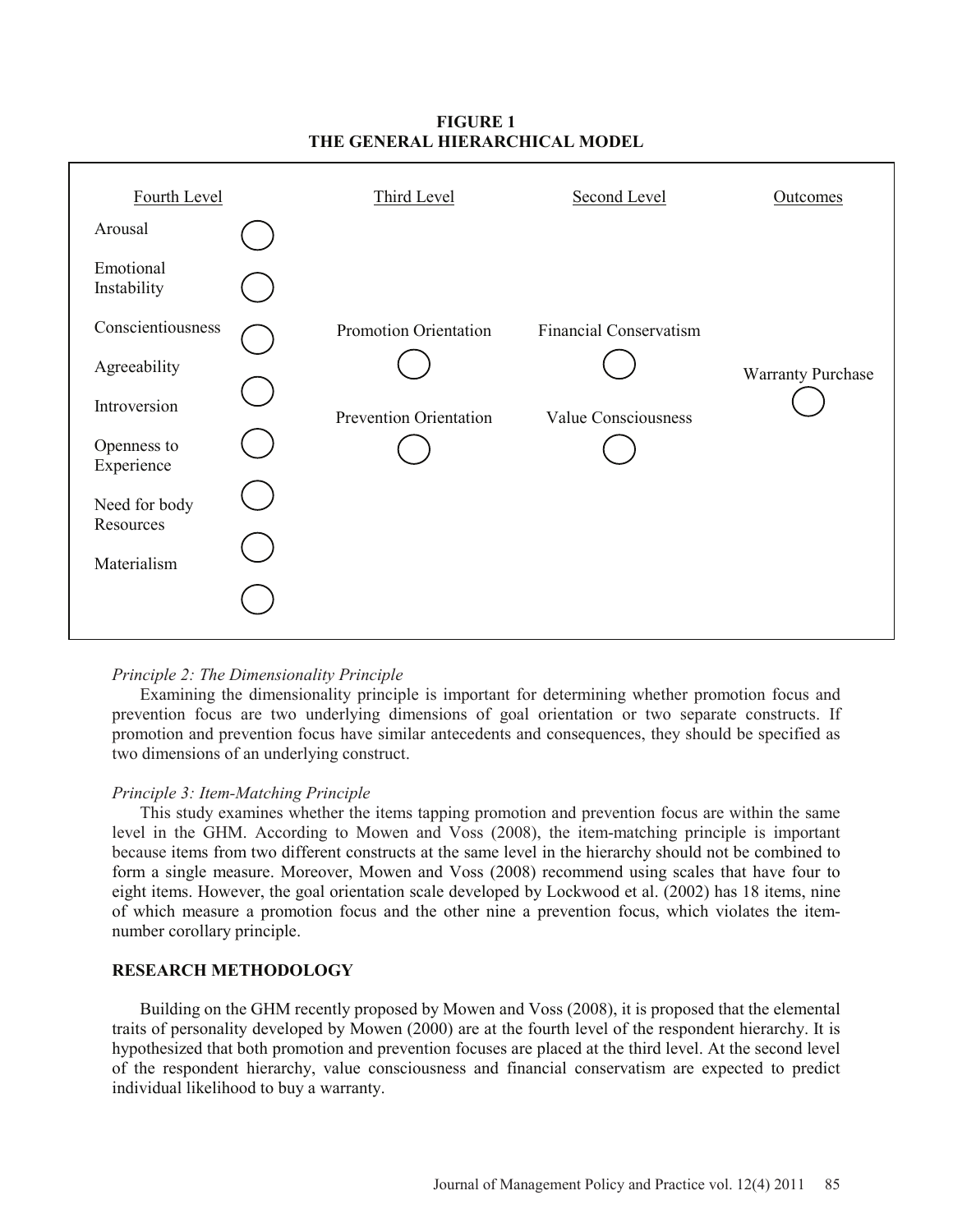### **Illustration of the GHM**

 To illustrate the GHM, we investigate the trait antecedents of two compound-level traits: promotion and prevention focus. Measures of the elemental traits are taken from Licata et al. (2003), where subjects were asked, "How often do you feel/act this way," and responded on nine-point scales anchored by "never" and "always." Measures of the situational trait of value consciousness are taken from Lichtenstein, Netemeyer, and Burton (1990), where responses were also on nine-point scales anchored by "never" and "always."

#### **Discriminant Validity of Goal Orientation**

 Individual differences in promotion versus prevention orientations are assessed using items from the Lockwood et al. (2002) scale. The scale has 18 items, half of which measure promotion focus (e.g., I frequently imagine how I will achieve my hopes and aspirations); the other half measure prevention focus (e.g., I frequently imagine how I can prevent failure in my life). A measure of dominant regulatory focus is created by subtracting the prevention focus score from the promotion focus score. That is, high scores reflect a relatively stronger promotion focus than prevention focus. Then participants are classified as either promotion focused or prevention focused on the basis of a median split.

 Furthermore, the dimensionality of Lockwood's scale has not been established in the literature. Within the GHM context, if promotion focus and prevention focus have different antecedents and consequences, then they should be treated as different constructs.

### **Sample and Procedures**

 In this research, the Lockwood et al. (2002) goal orientation scale was administrated to 280 undergraduate students from a large midwestern university. They were offered course credit for their voluntary completion of the study. The sample consists of 44% males and 56% females, with a mean age of 21.7 years. Two missing values were identified and prior to data analysis, they were replaced with mean substitution.

 To assess the dimensionality of the goal orientation scale, promotion and prevention were specified in a second-order model, single-order model, and a two-factor model. The fit indices for this scale were examined and compared using comparative fit indices and guidelines suggested by Voss, Spangenberg, and Grohmann (2003); that is, the item deletion process stopped if the deletion of an item from a scale compromise the construct's conceptual meaning, or when one or two possible results occurred: (1) the  $\gamma^2$ difference test showed no difference and/or the adjusted goodness of fit indices (AGFI) did not increase.

 To assess the nomological validity, the goal orientation scale was employed as an antecedent to the constructs of value consciousness, financial conservatism, and likelihood to buy a car warranty. In addition, elemental traits from the 3M model were employed as antecedents to goal orientation. Within the GHM context, if the promotion and prevention dimensions had different antecedents and consequences, then they should be treated as separate constructs.

### **ANALYSIS AND RESULTS**

 In order to further evaluate the scales' properties, the 18 measurement items were subjected to a structural equation modeling (SEM) using LISREL 8.5. The first step of the analysis was to specify and test a second-order model in which promotion and prevention orientations each served as indicators of the higher-order construct (goal orientation). The test for the second-order factor revealed poor model fit  $(\chi^2)$ 565.47, 134 df); comparative fit index  $[CFI] = 0.86$ ; goodness of fit  $(GFI) = 0.82$ ; root mean square error of approximation  $[RMSEA] = 0.11$ . These results show that the goal orientation scale used in the literature has psychometric problems that need to be solved. Therefore, we decided to further examine the properties of this scale.

 Because the goal orientation scale is composed of nine pairs of items measuring both promotion and prevention orientation, we expect it to have items that share a greater proportion of variance with each other. Because of the exploratory nature of this study, the objective is to retain the items that have high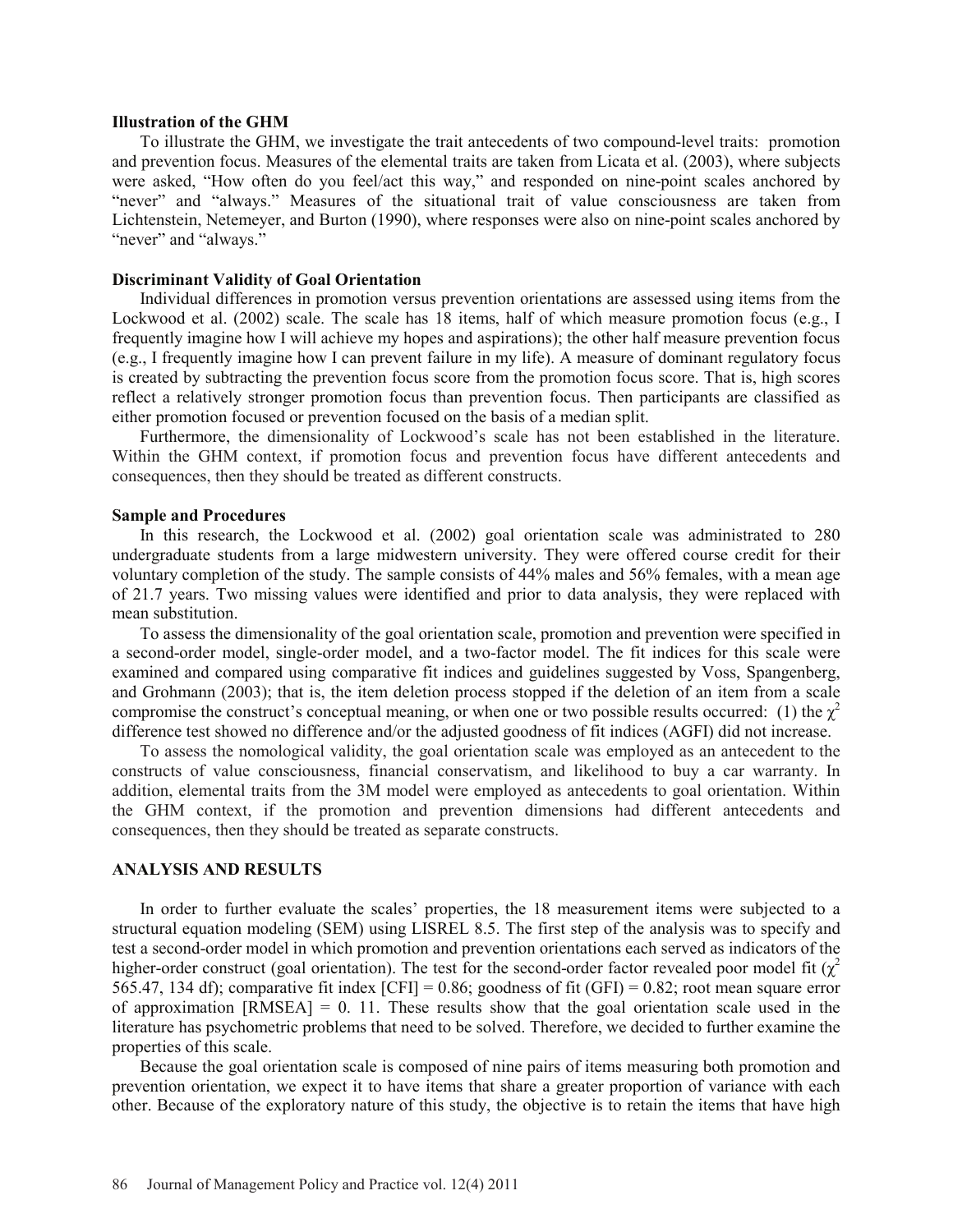loadings to maintain face validity since the modification indices suggest that many items have more in common with each other than the specified model allows. Therefore, consistent with the literature, offending items were sequentially deleted until the standardized loadings and fit indices revealed that no improvement could be attained through item deletion. In addition, following guidelines outlined by Voss et al. (2003), a series of shortened versions of the scale were compared using  $\chi^2$  difference tests, GFI indices, and AGFI. Following the decision rules, the item deletion process stops when one of two possible results occurs: (1) the  $\chi^2$  difference test shows no difference, and/or (2) the AGFI does not increase. Additionally, the comparative fit indices are used to compare the scales (i.e., AIC, CFI).

 After a series of analyses, the final model consists of ten items, five of which measure prevention orientation and five measure promotion orientation. The fit indices reveal that the model provides an adequate fit to the data (Hu and Bentler 1999) ( $\chi^2$  = 138.17, 34 df; CFI = 0.92; SRMR = 0.078; GFI = 0.91; and RMSEA = 0.10). The  $\chi^2$  difference test results ( $\chi^2$  = 427.24, df = 100) revealed that the ten-item model was a better fitting model than the 18-item scale. The AGFI for the ten-item scale (0.86) was higher than that for the 18-item scale (0.77). Furthermore, the comparative fit indices for the ten-item scale were better than those for the 18-item scales. The AIC for the ten-item scale (176.86) was lower than that for the 18-item scale (629.25), and the CFI for the ten-item scale (0.92) was higher than the CFI for the 18-item scale (0.86). The significant  $\chi^2$  difference test, the improvement in AGFI, and the comparative fit indexes taken together support the ten-item scale.

 To further test the structure of the goal orientation scale, the second-order model was compared to a single-order model in which all ten items measuring prevention and promotion focuses loaded on one factor (goal orientation). The fit index for the single-order factor revealed that the model provides a poor fit to the data (Hu and Bentler 1999) ( $\chi^2 = 1377.28$ , 35 df; CFI = 0.70; SRMR = 0.17; GFI = 0.71; RMSEA = 0.24. The  $\chi^2$  difference test results ( $\chi^2$  = 1239.11, df = 1) strongly support the conclusion that promotion and prevention do not represent a single-order goal orientation construct.

 Although the researchers were able to achieve a shorter yet more acceptable scale, the fact that the correlation between promotion and prevention was not significant  $(r = 0.26)$  and that the loadings of each prevention and promotion dimension on the higher-order construct were not similar in magnitude (prevention  $= 0.30$ , promotion  $= 0.87$ ) and significant for one dimension (promotion,  $t = 3.2$ ) suggests that the dimensions are different constructs (see Voss et al. 2003). Finally, the second-order model was compared to a two-factor model of promotion and prevention focus. The fit indices for the two-factor model were identical to those obtained for the second-order factor. These results suggest that promotion and prevention focuses are in fact two separate constructs.

 In addition, we examined item reliabilities, tests of composite reliability, and average variance extracted for the original scale and reduced one. The composite reliabilities for the two scales were acceptable and around 0.8, providing evidence in support of the measures' reliability (Fornell and Larcker 1981; Gerbing and Anderson 1988). Average variance extracted measures the amount of variance captured by a construct in relation to the variance due to random measurement error. The estimates of average variance extracted for both scales were below the 0.5 minimum cutoff suggested by Bagozzi and Yi (1988). More specifically, for the original scale, the AVE for the prevention focus construct was 0.37, and for the promotion construct, the AVE was 0.37. However, these values improved for the reduce scale. The AVE for the prevention focus has improved to 0.43, and for the promotion construct, the AVE has improved to 0.49.

 To establish the evidence for the discriminant validity among the constructs, we compared the shared variance = 0.067 with AVE. The discriminant validity is established between two constructs if the AVE of each one is higher than the shared variance. The AVE is 0.43 for the prevention orientation construct and 0.49 for promotion orientation. Since the AVE values of the two constructs are higher than the squared multiple correlation, discriminant validity among the latent variables is supported.

To sum up, the SEM results, the significant  $\chi^2$  difference test, and the improvement in AGFI taken together reveal that the ten-item scale (five items measuring promotion orientation and five prevention orientation) is a better fitting model than the 18-item scale. The scales representing promotion and prevention focus demonstrate both discriminant and statistical conclusion validity.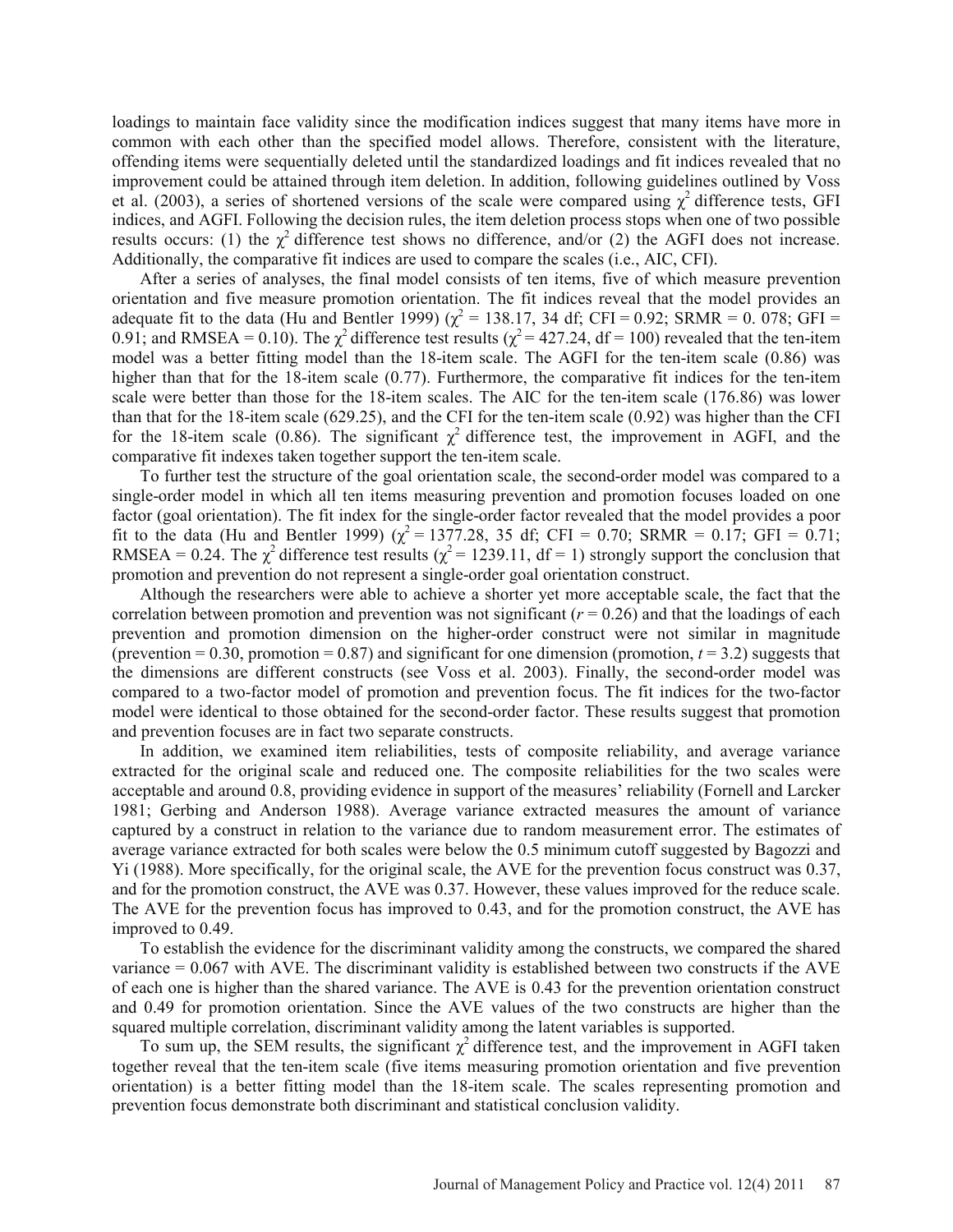# **TABLE 1 CONSTRUCT MEASURES AND VALIDITY**

| <b>Construct Measures and Validity</b> |                                                                                     |                |                          |      |
|----------------------------------------|-------------------------------------------------------------------------------------|----------------|--------------------------|------|
| Construct                              | Items                                                                               | Std<br>Loading | Composite<br>Reliability | AVE  |
| Prevention Orientation                 | I often imagine myself experiencing bad things<br>and fear what might happen to me. | 0.79           | 0.79                     | 0.43 |
|                                        | I often think about the person I am afraid I might<br>become in the future.         | 0.63           |                          |      |
|                                        | I often worry that I will fail to accomplish my<br>academic goals.                  | 0.64           |                          |      |
|                                        | I am more oriented toward preventing losses than<br>I am toward achieving gains.    | 0.60           |                          |      |
| Promotion Orientation                  | I frequently think about how I can prevent<br>failures in my life.                  | 0.62           | 0.82                     | 0.49 |
|                                        | I typically focus on the success I hope to achieve<br>in the future.                | 0.83           |                          |      |
|                                        | In general, I am focused on achieving positive<br>outcomes in my life.              | 0.66           |                          |      |
|                                        | I often think about the person I would ideally like<br>to be in the future.         | 0.65           |                          |      |
|                                        | I often imagine myself experiencing good things<br>that I hope will happen to me.   | 0.63           |                          |      |
|                                        | I frequently imagine how I will achieve my hopes<br>and aspirations.                | 0.70           |                          |      |
|                                        |                                                                                     |                |                          |      |
|                                        |                                                                                     |                |                          |      |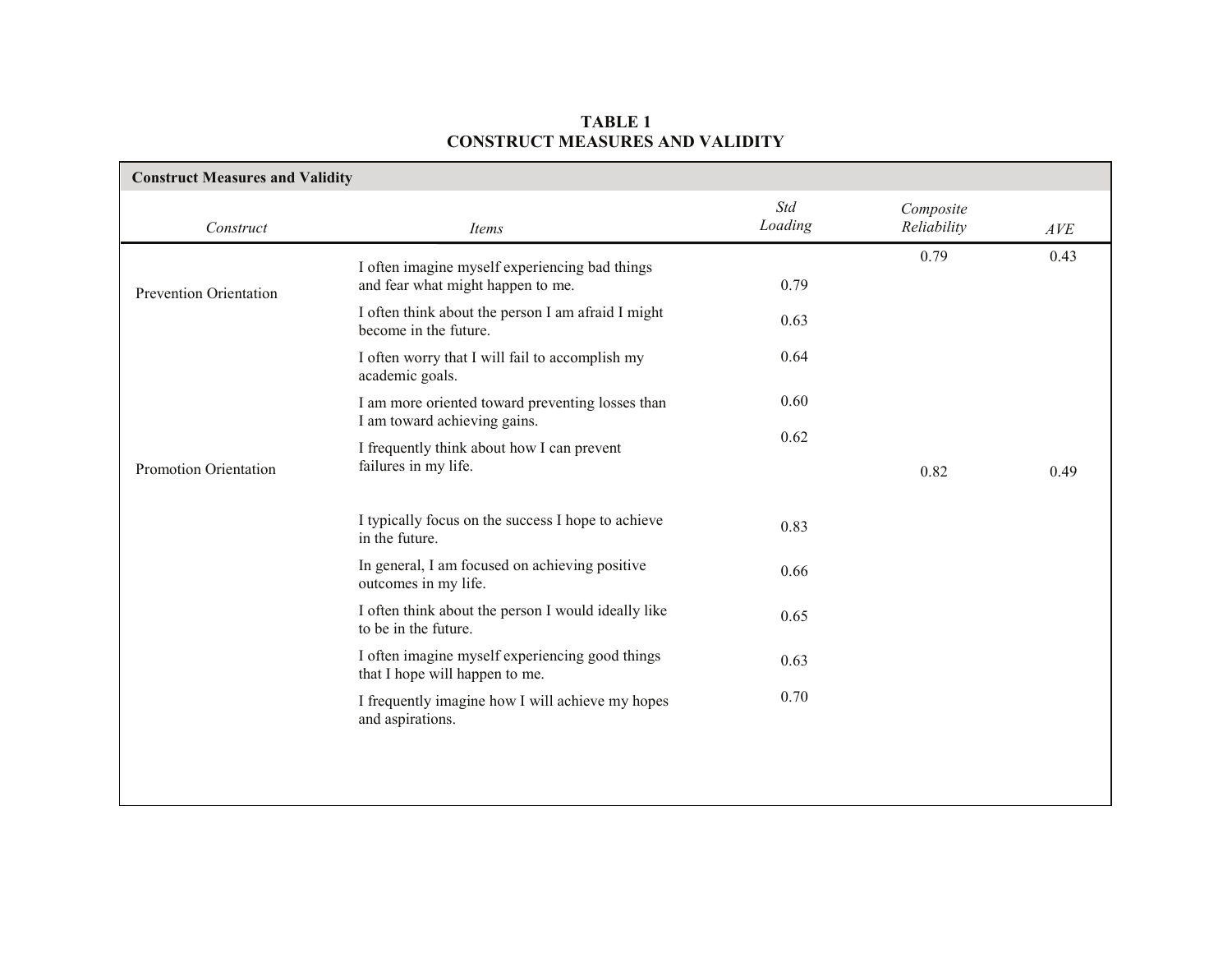#### **Empirical Test of the Nomological Model**

 The purpose of this analysis is to further ascertain whether, as expected, the goal orientation items represent two different constructs or are in fact two dimensions of the same construct (promotion orientation and prevention orientation). In pursuing toward our objective, a partial mediation model was estimated in which paths were created from the elemental traits to the compound, situational, and surface traits and paths were run from the compound to the situational and surface traits.

 Single indicators were employed for the elemental and surface traits. Following convention, we assumed that the warranty purchase construct had a reliability of 0.85 for model estimation (Cannon and Hombourg 2001). Given this assumption, the elemental and surface traits measurement errors were fixed at  $(1 - \alpha)$  times the variance of the scale score. This approach of model estimation is consistent with prior literature (i.e., MacKenzie, Podsakoff, and Ahearne 1998). The model was estimated via structural equation modeling using LISREL 8.5. If goal orientation is in fact a single construct, its predictors and consequences should remain the same when modeling goal orientation as two separate constructs.

 The analysis began with an assessment of the measurement model. Because the measurement properties of the elemental traits were previously supported, the measurement model was performed only on the compound, situational, and surface traits. Fit statistics for the model when goal orientation was specified as a single construct were poor  $\chi^2$  = 776.72, df = 165, CFI = 0.85, RMSEA = 0.12). A second measurement model was estimated in which goal orientation was modeled as two separate constructs, promotion orientation and prevention orientation. The fit indices were excellent ( $\chi^2$  = 336.43, df = 146,  $CFI = 0.94$ , RMSEA = 0.06). This model outperforms and better fits the data than the previous model in which goal orientation was modeled as a single construct. This indicates that goal orientation is better modeled as two separate constructs than as a single construct.

 Next, a partial mediation model was estimated in which paths were created from the elemental traits to the compound, situational, and surface traits and paths were run from the compound to the situational and surface traits. Multiple indicators were employed for the compound and situational traits. This model allows for examining the nomological network as well as identifying any unexpected relationships. Consistent with 3M Model principles, the elemental traits act as control variables that help avoid missing variables problems. Again, two models were estimated. In the first, goal orientation was modeled as a single construct; in the second, goal orientation was modeled as two separate constructs: promotion orientation and prevention orientation.

 When goal orientation was specified as a single construct in the nomological net, the fit indices for the first model were poor  $\chi^2$  = 1085.16, df = 294, CFI = 0.85, RMSEA = 0.10). In this model, the following constructs were found to be significant predictors for the goal orientation construct: material resource needs ( $t = 2.57$ ,  $p = 0.01$ ) and body needs ( $t = 2.62$ ,  $p = 0.01$ ). Additionally, two constructs were found to be significant outcomes for the goal orientation construct: value consciousness ( $t = 2.04$ ,  $p =$ 0.05) and financial conservatism ( $t = 2.06$ ,  $p = 0.05$ ). Finally, two constructs were significantly related to warranty purchase: value consciousness ( $t = 2.49$ ,  $p = 0.01$ ) and the material resources need ( $t = 2.16$ ,  $p =$ 0.05). Table 2 below summarizes the predictors and the outcomes for the goal orientation construct.

 When specifying goal orientation as two constructs in the nomological net, the fit indices were excellent  $\chi^2$  = 537.24, df = 283, CFI = 0.94, RMSEA = 0.05). Three of the constructs were found to be significant predictors for the prevention orientation construct: introversion ( $t = 3.43$ ,  $p = 0.01$ ), consciousness ( $t = -2.38$ ,  $p = 0.01$ ), and emotional instability ( $t = 4.14$ ,  $p = 0.01$ ). Additionally, two constructs were found to be significant predictors for the promotion orientation construct: the need for material resources ( $t = 3.07$ ,  $p = 0.01$ ) and body resource needs ( $t = 3.23$ ,  $p = 0.01$ ). Furthermore, in this model, none of the constructs was a significant outcome for either the prevention orientation or the promotion orientation constructs. Finally, two constructs were significantly related to warranty purchase: value consciousness ( $t = 2.45$ ,  $p = 0.01$ ) and the material resources need ( $t = 2.12$ ,  $p = 0.05$ ). Table 3 below summarizes the predictors and the outcomes for the prevention and the promotion orientation constructs.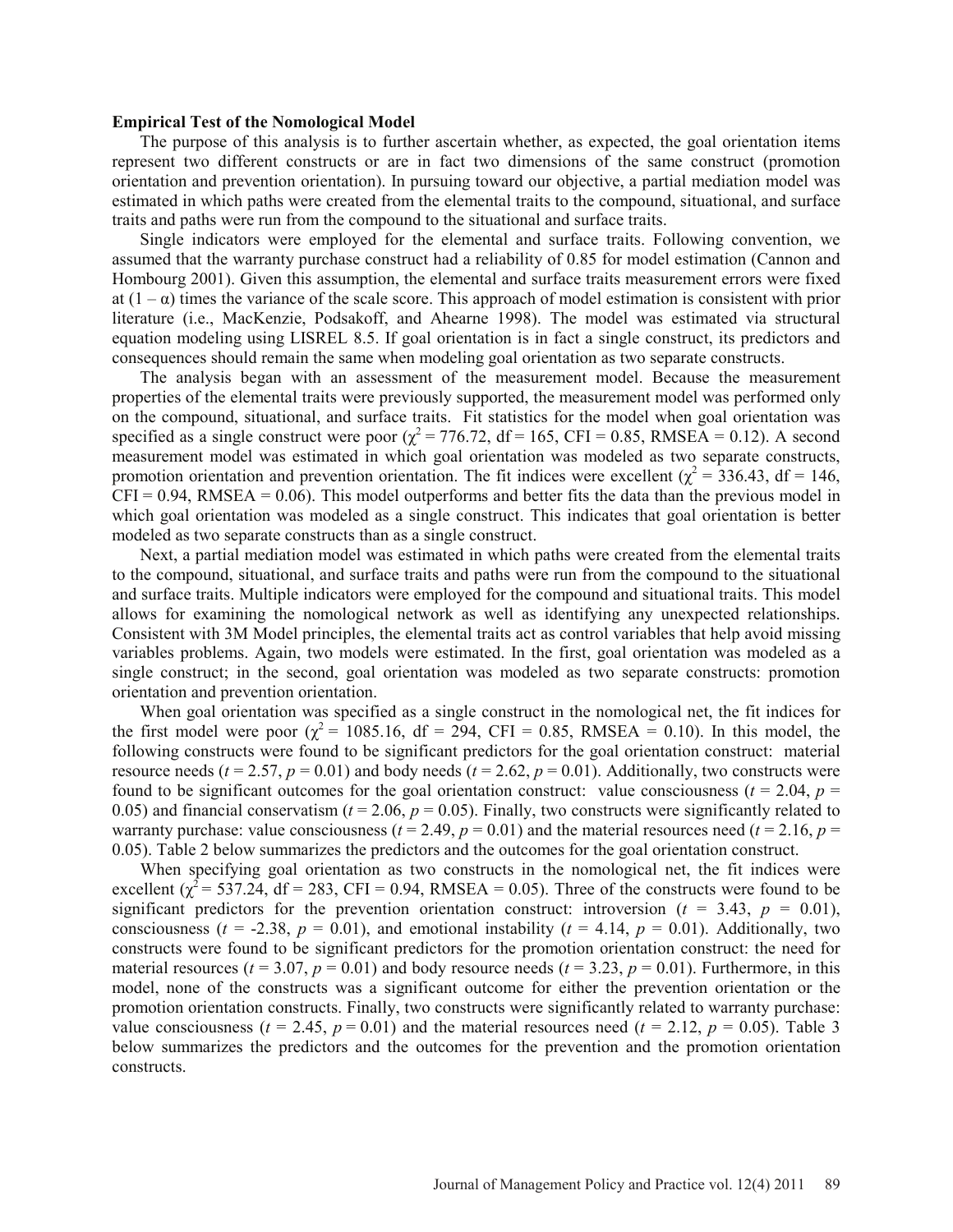| TABLE 2 |  |                                                        |  |  |  |  |
|---------|--|--------------------------------------------------------|--|--|--|--|
|         |  | NOMOLOGICAL NETWORK FOR THE GOAL ORIENTATION CONSTRUCT |  |  |  |  |

| <b>Goal Orientation Predictors</b>  | T value                  |  |
|-------------------------------------|--------------------------|--|
| Material resource needs             | $(t = 2.57, p = 0.01)$   |  |
| Body needs                          | $(t = 2.62, p = 0.01).$  |  |
|                                     |                          |  |
| <b>Goal Orientation Outcomes</b>    | <b>T</b> value           |  |
| Value consciousness                 | $(t = 2.04, p = 0.05)$   |  |
| Financial conservatism              | $(t = 2.06, p = 0.05)$ . |  |
|                                     |                          |  |
| <b>Warranty Purchase Predictors</b> | <b>T</b> value           |  |
| Value consciousness                 | $(t = 2.49, p = 0.01)$   |  |
| Material resource needs             | $(t = 2.16, p = 0.05)$ . |  |

**TABLE 3 NOMOLOGICAL NETWORK FOR THE PREVENTION AND PROMOTION ORIENTATION CONSTRUCTS** 

| <b>Prevention Orientation Predictors</b> | <b>T</b> value           |
|------------------------------------------|--------------------------|
| Introversion                             | $(t = 3.43, p = 0.01)$   |
| Consciousness                            | $(t = -2.38, p = 0.01)$  |
| Emotional instability                    | $(t = 4.14, p = 0.01).$  |
|                                          |                          |
| <b>Promotion Orientation Predictors</b>  | <b>T</b> value           |
| Need for material resources              | $(t = 3.07, p = 0.01)$   |
| Body resource needs                      | $(t = 3.23, p = 0.01)$   |
|                                          |                          |
| <b>Warranty Purchase Predictors</b>      | <b>T</b> value           |
| Value consciousness                      | $(t = 2.45, p = 0.01)$   |
| Material resource needs                  | $(t = 2.12, p = 0.05)$ . |

# **GENRAL DISCUSSION**

 The purpose of this research was to examine the psychometric properties of the individual goal orientation construct. In the study, the items from the Lockwood et al. (2002) goal orientation scale were administered to 280 undergraduate students from a large midwestern university. Preliminary analysis revealed the scale had very poor psychometric properties. After a series of structural equation models, a final scale was obtained that was composed of ten items, five measuring promotion orientation and five measuring prevention orientation. The two dimensions had good discriminant validity. The correlation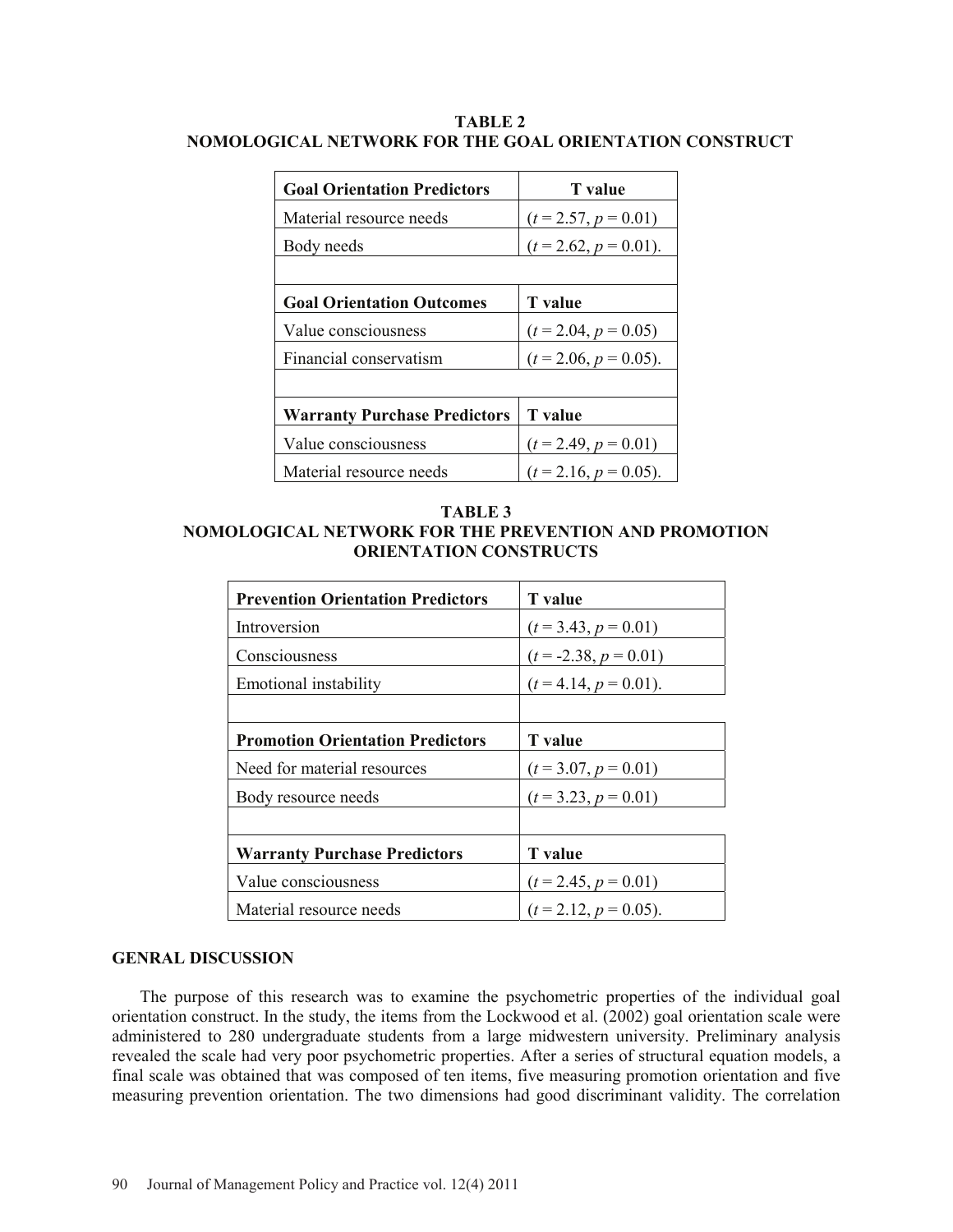between the two scales was 0.26, a signal that they are tapping different domains. To further test whether promotion and prevention are two separate constructs or two dimensions of a single construct, the nomological network for promotion and prevention was investigated. Two measurement models were built. The first specified goal orientation as a second-order construct of two dimensions (promotion versus prevention). The second model specified goal orientation as two separate constructs: promotion orientation and prevention orientation. The fit indices revealed that specifying goal orientation as two constructs produces a better fitting model.

 Additionally, examining the structural relationships in the two models revealed that the predictors and outcomes of goal orientation were different. For example, when specified as a single construct, the needs for material resources and for body resources were found to be significant predictors of the goal orientation construct. Moreover, two constructs were found to be significant outcomes of the goal orientation construct: value consciousness and financial conservatism. However, when specified as two constructs, three of the antecedent constructs were significant predictors for the prevention orientation construct: introversion, consciousness, and emotional instability. On the other hand, two constructs were significant predictors for the promotion orientation construct: the need for material resources and for body resources. Finally, none of the constructs was a significant outcome for either the prevention orientation or the promotion orientation constructs.

### **RESEARCH LIMITATIONS AND FUTURE RESEARCH**

 Using a student sample is a limitation in this research. Although previous literature showed the adequacy of the Lockwood et al. (2002) scale on a student sample, the response patterns for promotion and prevention were different. For promotion items, the response pattern was lower than the midpoint. In contrast, the response pattern for prevention items was close to the midpoint. Future research should generalize the findings by obtaining the data from a more balanced sample.

 Aside from the conceptual problems that Lockwoods' et al scale is suffering from, we strived to shorten this scale to reach a better model fit. Having said that, we did achieve a reliable scale, but as table 1 show, however, the average variance extracted for the two constructs are below the minimum cut off point of 0.5, which may suggest that the validity for the two constructs is compromised. A new sample is needed in the future to confirm our conclusion.

 A number of scales have been used to measure individuals' goal orientations. These scales, however, suffer from methodological flaws: dimensionality (BIS and BAS; Carver and White 1994), social desirability (RFQ; Higgins et al. 2001), generalizability (Lockwood et al. 2002), and poor model fit (RFS; Fellner et al. 2007). Future research should examine the psychometric properties and compare and contrast these different scales. This is important from a theoretical perspective because the results will improve understanding of the goal orientation structure and determine which of these scales, if any, is most suitable.

#### **REFERENCES**

Bagozzi, R., & Youjae Y. (1988). On the evaluation of structural equation models. *Journal of The Academy of Marketing Science, 16*(1), 74–94.

Brown, T.J., Mowen, J.C., Donovan, T., & Licata, J. (2002). The customer orientation of service workers: Personality trait determinants and influences on self and supervisor performance ratings. *Journal of Marketing Research*, *39*, 110–119.

Cannon, J.P., & Homburg, C. (2001). Buyer-seller relationships and customer firm costs. *Journal of Marketing*, *65*(January), 29–43.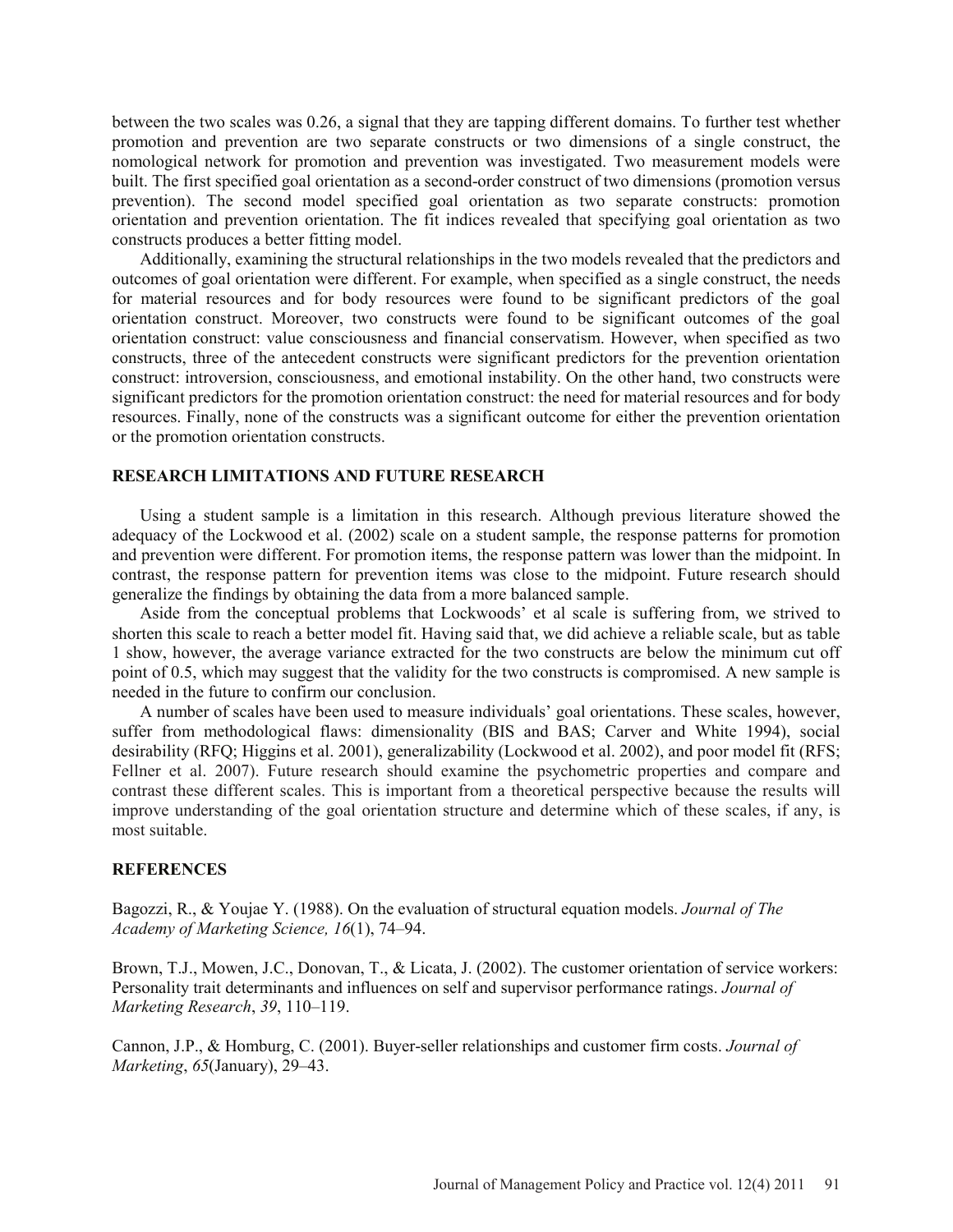Carver, C.S., & White, T.L. (1994). Behavioral inhibition, behavioral activation, and affective responses to impending reward and punishment: The BIS/BAS scales. Journal of Personality and Social Psychology, 67, 319-333.

Chernev, A. (2004). Goal orientation and consumer preference for the status quo. *Journal of Consumer Research*, *31*(December), 557–565.

Dholakia, U.M., Gopinath, M., Bagozzi, R., & Nataraajan, R. (2006). The role of regulatory focus in the experience and self-control of desire for temptation. *Journal of Consumer Psychology, 16*(2), 163–175.

Fellner, B., Holler, M., Kirchler, E., & Schabmann, A. (2007). Regulatory focus scale (RFS): Development of a scale to record dispositional regulatory focus. *Swiss Journal of Psychology, 66*(2), 109– 116.

Fornell, C., & Larcker, D.F.(1981). Evaluating structural equation models with unobservable variables and measurement error. *Journal of Marketing Research*, *18*(1), 39–50.

Gerbing, D.W., & Anderson, J.C. (1988). An updated paradigm for scale development incorporating unidimensionality and its assessment. *Journal of Marketing Research*, *25*(2), 186–192.

Herzenstein, M., Posavac, S., & Brakus, J. (2007). Adoption of new and really new products: The effects of self-regulation systems and risk salience. *Journal of Marketing Research*, *44*(2), 251–260.

Higgins, E.T. (1997). Beyond pleasure and pain. *American Psychologist*, *55*(December), 1280–1300.

Higgins, E.T, Friedman, R.S., Harlow, R.E., Idson, L.C., Ayduk, O.N., & Taylor, A. (2001). Achievement orientations from subjective histories of success: Promotion pride versus prevention pride. *European Journal of Social Psychology, 31,* 3–23.

Hu, L., & Bentler, P.M. (1999). Cutoff criteria for fit indexes in covariance structure analysis: Conventional criteria versus new alternatives. *Structural Equation Modeling*, *6*, 1–55.

Leone, L., Perugini, M., Bagozzi, R., Pierro, A., & Mannetti, L. (2001). Construct validity and generalizability of the Carver-White behavioral inhibition system/behavioral activation system scales. *European Journal of Personality*, *15*, 373–390.

Licata, J., Mowen, J.C., & Brown, T. (2003). Service worker job resourcefulness, customer orientation, and performance: A hierarchical model approach. *Journal of the Academy of Marketing Science*, *31*(3), 256–271.

Lichtenstein, D.R., Netemeyer, R.G., & Burton, S. (1990). Distinguishing coupon proneness from value consciousness: An acquisition-transaction utility theory perspective. *Journal of Marketing, 54*, 54–67.

Lockwood, P., Jordan, C.H., & Kunda, Z. (2002). Motivation by positive or negative role models: Regulatory focus determines who will best inspire us. *Journal of Personality and Social Psychology, 83,*  854–864.

MacKenzie, S., Podsakoff, M., & Ahearne, M. (1998). Some possible antecedents and consequences of in-role and extra-role salesperson performance. *Journal of Marketing*, *62*, 87–98.